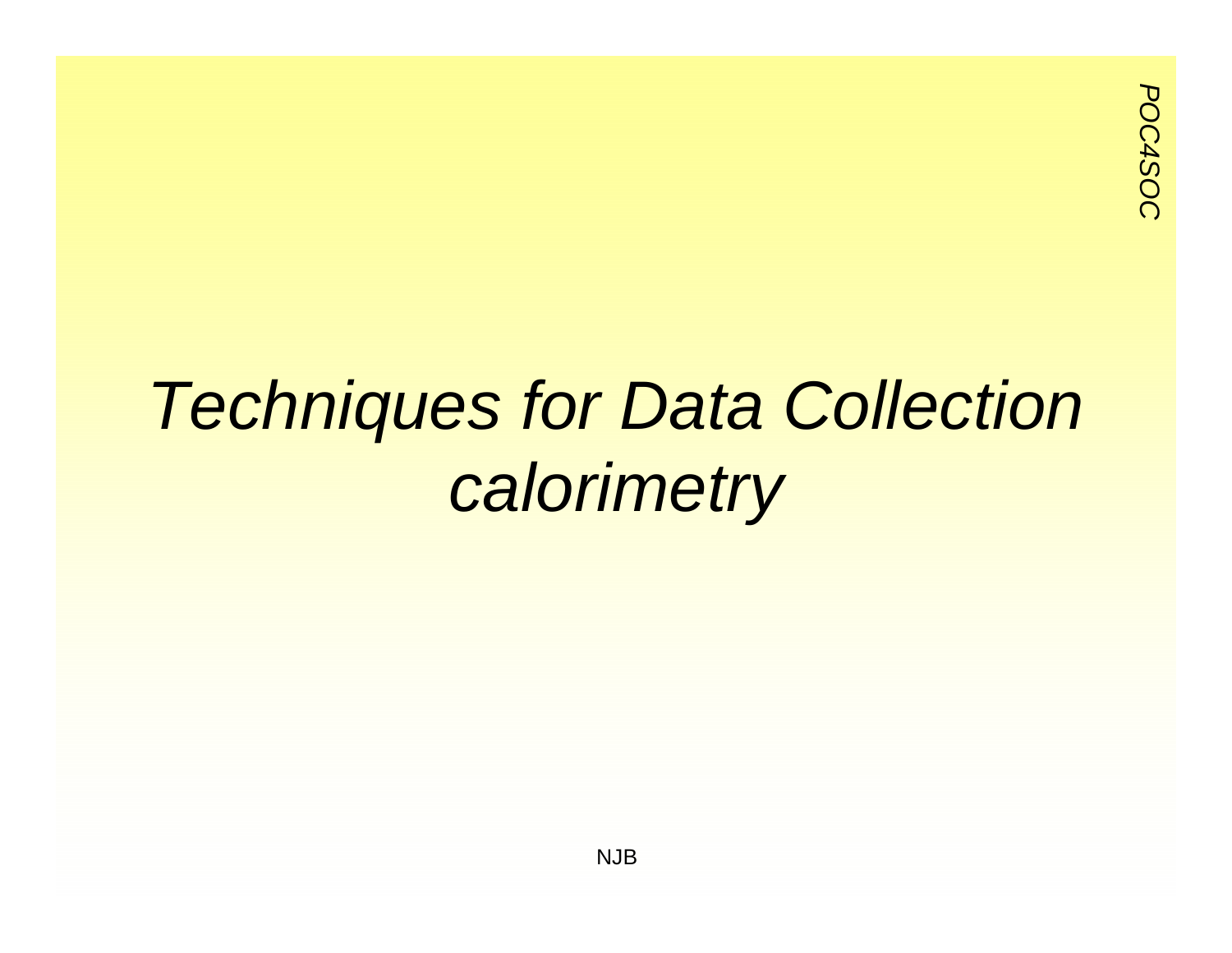# **Calorimeters**

• Technique described using automated commercially available calorimeters but other setups feasible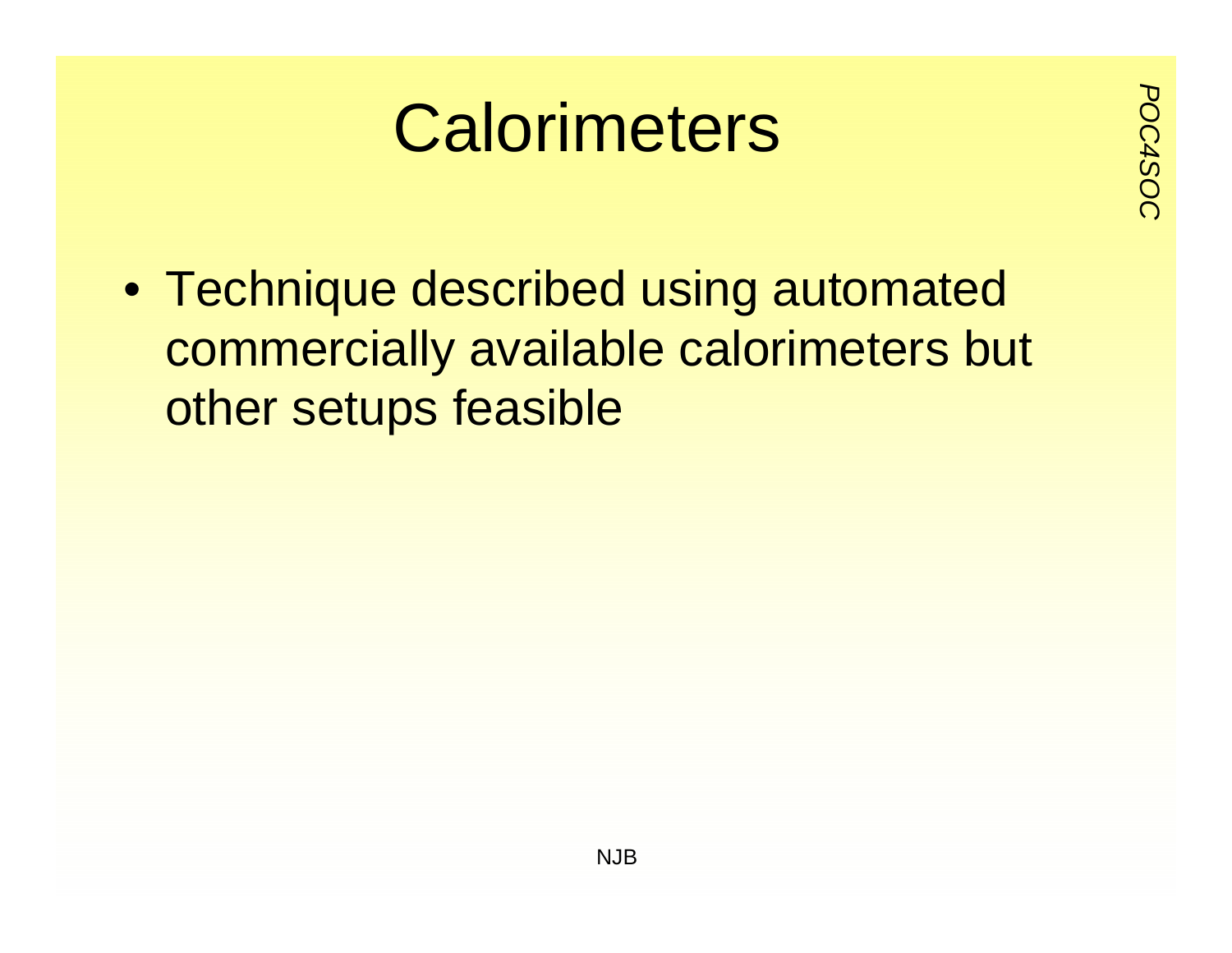### **Posthermal titration calorimetry**



- Often used to study binding:
	- – Guest in syringe is titrated into host in calorimeter cell
	- – Heat effects of guest binding to host are measured and interpreted to give thermodynamic binding parameters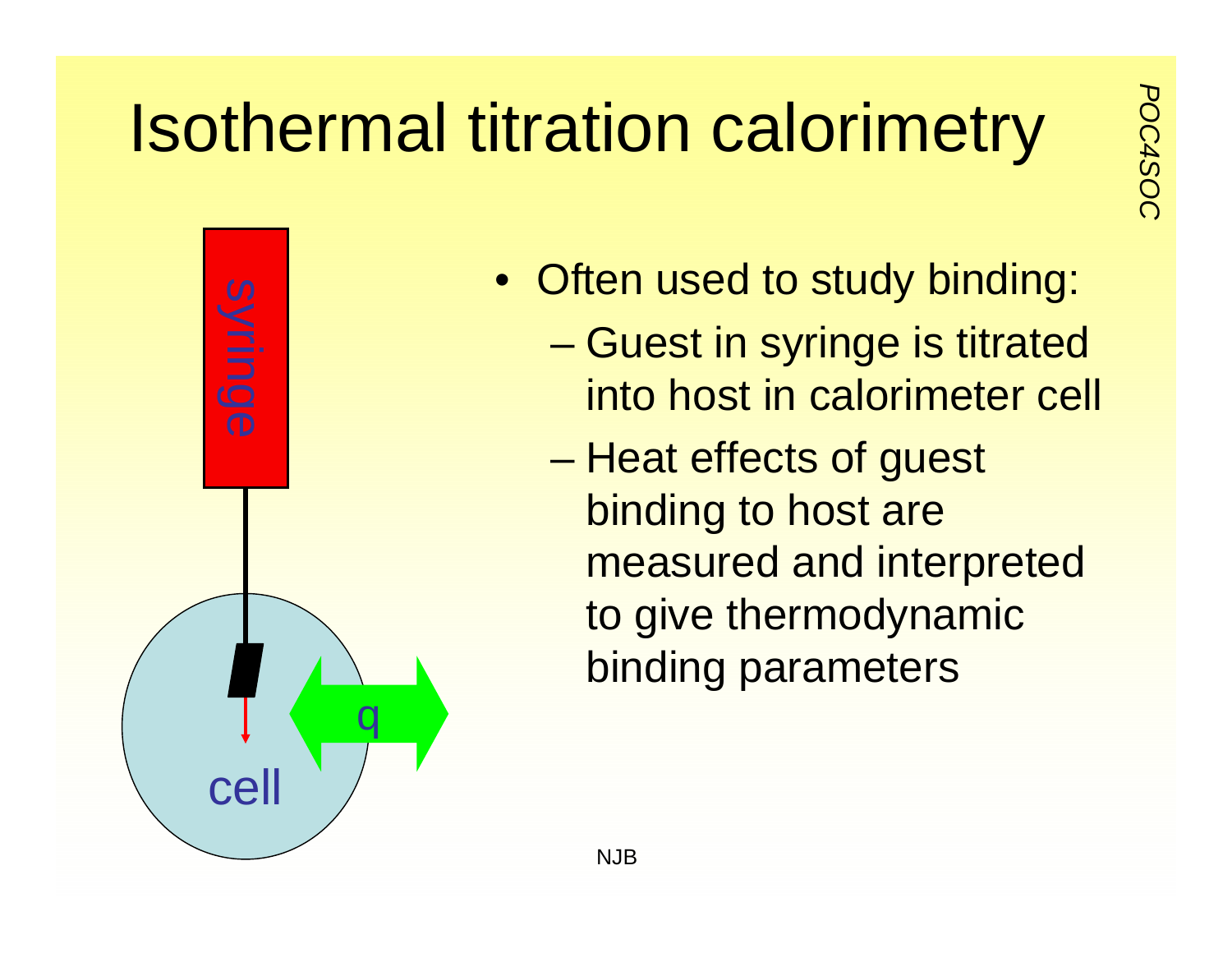## *Poulded Exercises by calorimetry*



- Kinetics:
	- – Reactant in syringe is titrated into solution containing other reactant or catalyst (enzyme) in calorimeter cell
	- Reaction heat effects are measured and interpreted in terms of rate equations

NJB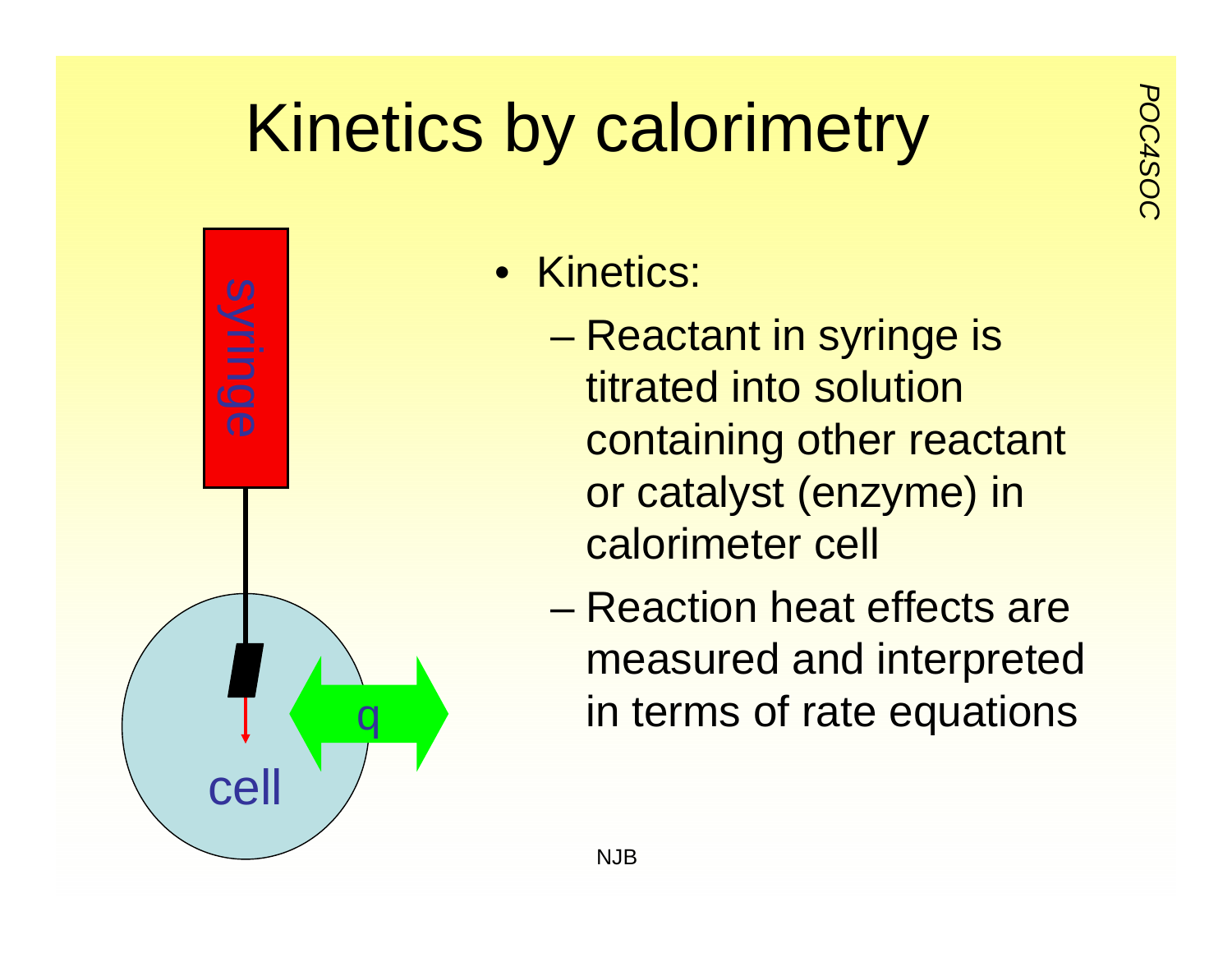### *Poulded Exercises by calorimetry*

- Advantages
	- Measures rates
	- – Label free (requires no chromophores or solution transparency)
	- High sensitivity: μcal s<sup>-1</sup> (reaction heats typically kcal mol-1, requires rates typically 1-10 nM s-1)
	- Automated data collection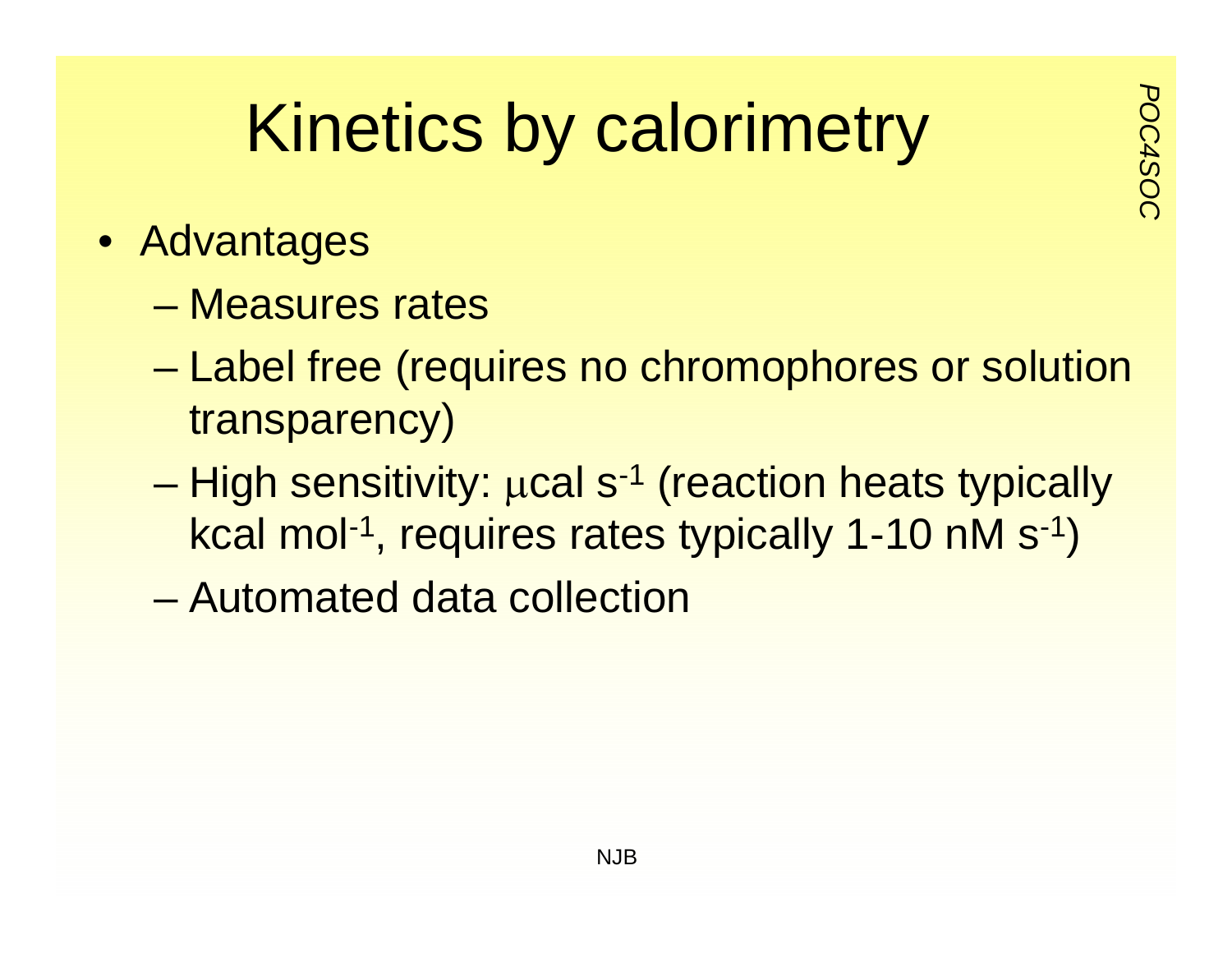## *Poulded Exercises by calorimetry*

- Disadvantages
	- High sensitivity (measures everything)
	- –Requires matched solvents in syringe and cell
	- –Cell is typically metal: less inert than glass
	- –Cell is not fully closed (inert atmosphere difficult)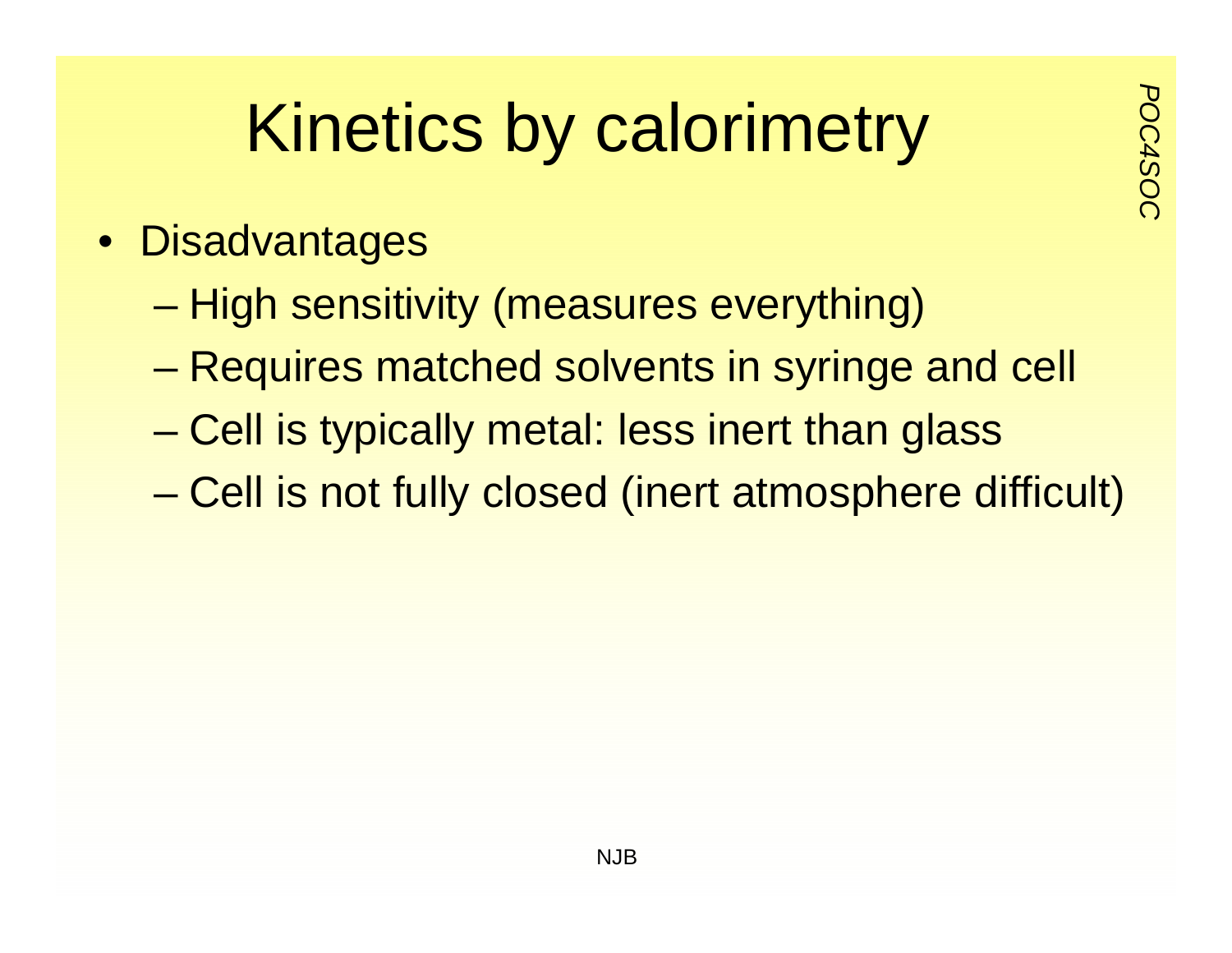# *Pounded Exercises* by calorimetry

• Are you sure you know what your products are? (also true for, *e.g*., UV-visible)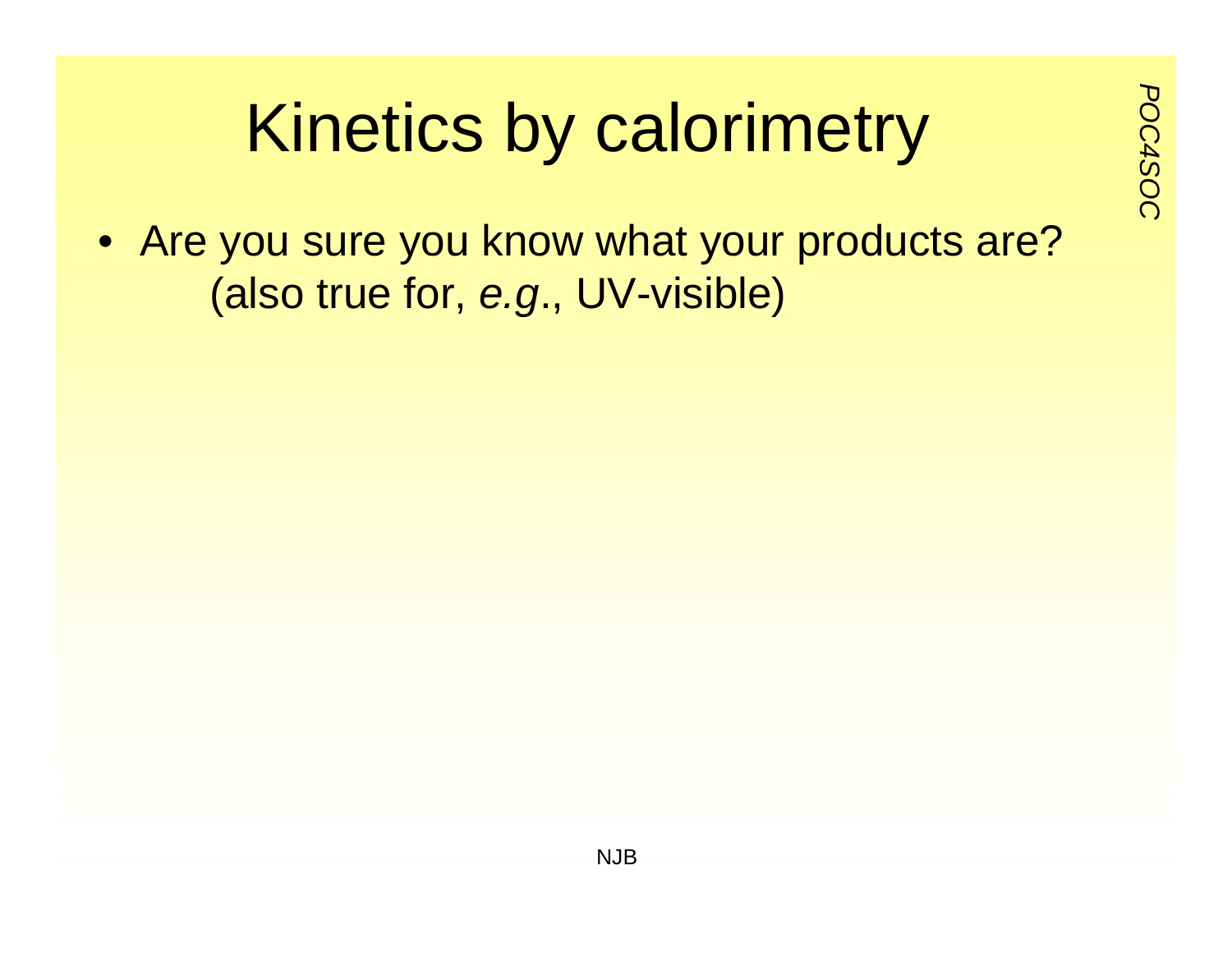# **Portion find the action rate**  $\frac{8}{8}$

$$
power = \frac{dQ}{dt}
$$
  
\n
$$
Q = n \cdot \Delta H_{app} = [P]_{total} \cdot V_o \cdot \Delta H_{app}
$$
  
\n
$$
power = \frac{d[P]_{total}}{dt} \cdot V_o \cdot \Delta H_{app}
$$
  
\n
$$
\frac{d[P]_{total}}{dt} = \frac{1}{V_o \cdot \Delta H_{app}} \cdot \frac{dQ}{dt}
$$
  
\n
$$
[R]_t = [R]_{t=0} - \frac{\int_0^t \frac{dQ}{dt}}{\int_0^t \frac{dQ}{dt}} dt
$$

NJB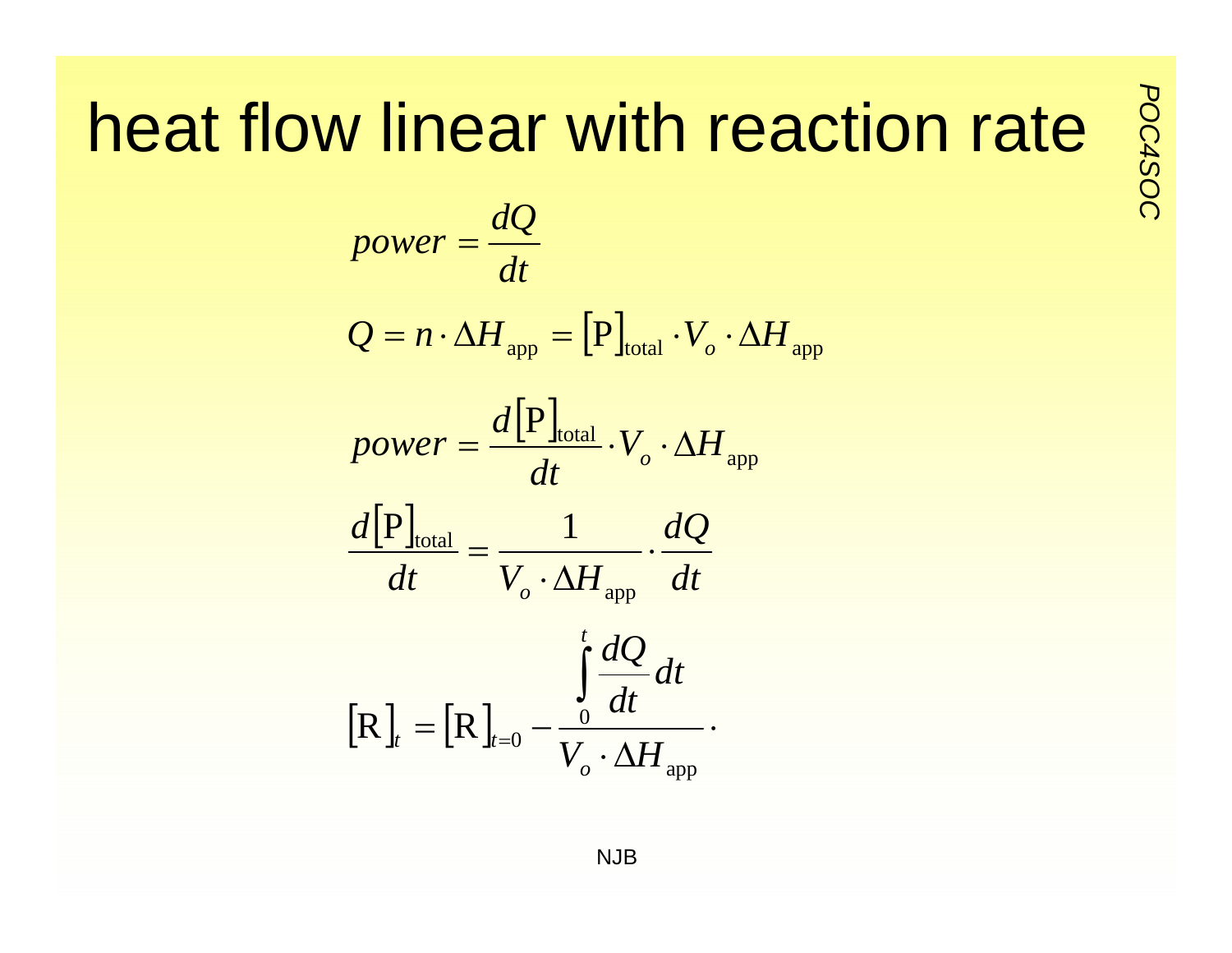*POC4SOC*